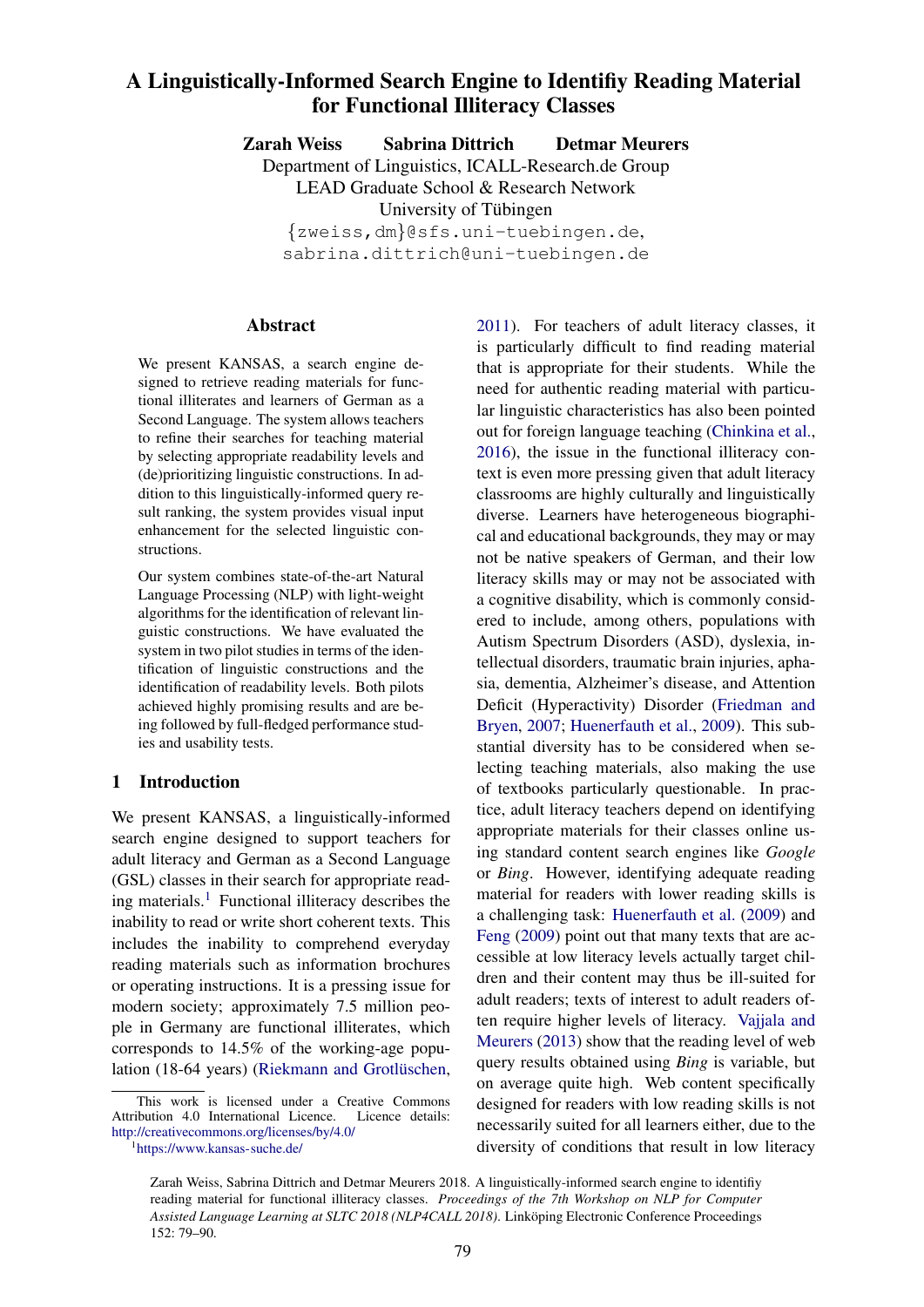skills (Yaneva, 2015). Our system is designed to support teachers in this challenging task of identifying appropriate material by combining content queries with the flexible (de)prioritization of relevant linguistic constructions and filtering results by readability levels.

The system design is based on insights from Second Language Acquisition (SLA) research. Similar to SLA, the acquisition of reading and writing skills, even in the L1, does not happen implicitly through exposure but through explicit instruction. Thus, insights from SLA research are highly relevant for the context of literacy training. The importance of *input* for successful language acquisition is well-established in SLA research (Krashen, 1977; Swain, 1985). According to Krashen's *Input Hypothesis* (Krashen, 1977), learning is facilitated by exposure to input that is slightly more advanced than a learner's current state of language competence  $(i+1)$ . We promote the identification of appropriate texts by offering a readability level filter that is designed to specifically target the reading competence of functional illiterates. Another insight from SLA research that we included in the design of our system is that the salience of linguistic constructions and the recognition of these constructions by the learner is a crucial component of language learning, as established by Schmidt's *Noticing Hypothesis* (Schmidt, 1990). One prominent approach to promote salience of linguistic constructions is (visual) *input enhancement* (Smith, 1993) in terms of, e.g., colors, font changes, or spacing. KANSAS integrates these two aspects by i) giving users the option to promote search results that contain relevant linguistic constructions and by ii) visually enhancing these constructions in the reading text. By taking the perspective of SLA research into consideration, we also approach a broader group of learners, including GSL. This matches the reality of most German literacy classes, which are not only attended by native speakers with reading deficiencies but also by some non-native speakers. Also, while KANSAS is designed for educational purposes and focuses on the functional illiterate reading population, it can also facilitate the identification of well-suited reading materials in ordinary web searches conducted by users with low literacy skills, who face the same issues as literacy teachers when it comes to the identification of accessible reading materials (Eraslan et al., 2017; McCarthy and Swierenga, 2010).

The article is structured as follows: First, we give some background on related work. In Section 3, we then describe our system's technical implementation and general workflow. We put a special focus on its two main components: the algorithm for the identification of relevant linguistic constructions and the readability assessment algorithm. We then present the preliminary evaluation of these two algorithms from two pilot studies, which are currently being extended by follow up studies. We conclude with an outlook on future steps.

## 2 Background

In addition to other information retrieval systems that have been designed for the purpose of language acquisition, our work heavily draws on previous work on readability assessment in the context of SLA research, research on the accessibility of reading materials for users with cognitive disabilities, and specifically on German illiteracy research.

#### 2.1 Related Systems

The idea of retrieving and making use of authentic web texts for language learning purposes has been investigated in several research approaches.

The ICALL systems *VIEW* and *WERTi* provide input enhancement techniques for websites (Meurers et al., 2010). They support visually enhancing selected linguistic constructions in order to make them more salient to the learner. Furthermore, they automatically generate fill-in-the-gap exercises for these constructions and embed them into the websites in real-time.

Another productive line of research investigates the design of search engines for language learners. The *REAP* tutoring system (Brown and Eskenazi, 2004) helps selecting appropriate reading material from a digital library data base by matching texts against a student model focusing on vocabulary acquisition. It has also been ported to Portuguese (Marujo et al., 2009). Ott and Meurers (2011) developed *LAWSE*, a search engine prototype that takes reading difficulty measures into account. A similar system is READ-X (Miltsakaki and Troutt, 2007), a search engine that analyzes text readability by making use of traditional readability formula.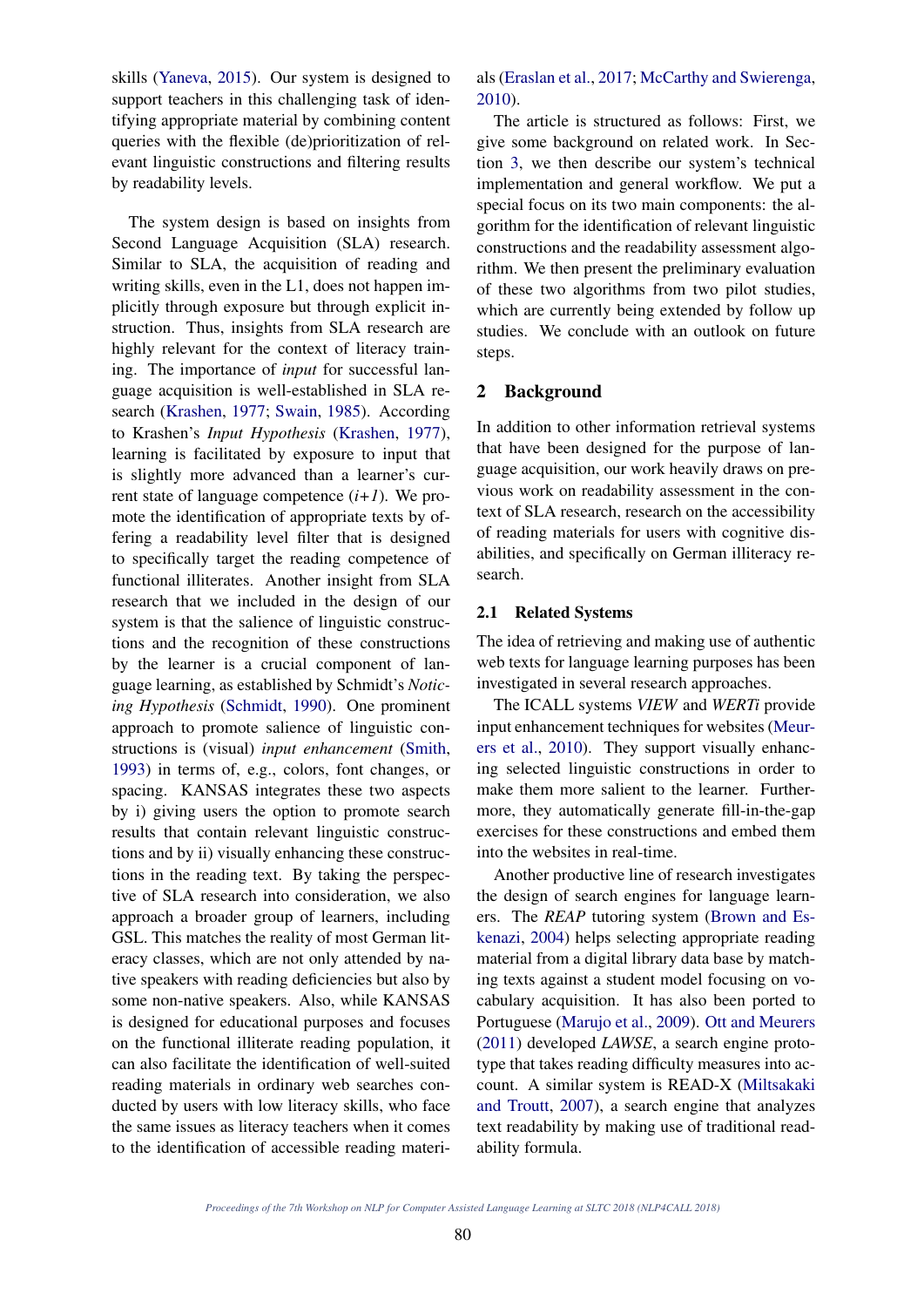Finally, the *FLAIR* system (Form-Focused Linguistically Aware Information Retrieval) by Chinkina et al. (2016) emphasizes the importance of including grammar knowledge into such information retrieval systems. *FLAIR* integrates grammatical patterns specified in an official English L2 class curriculum into a content-based search engine. The system allows users to rerank search results by assigning weights to linguistic constructions. Furthermore, it visually enhances these constructions in a simple reading view and allows to filter texts for readability based on a readability formula. KANSAS adapts *FLAIR* to German and focuses primarily on the special needs of functional literacy training.

### 2.2 Readability Assessment

Readability assessment is the task of matching texts to readers of a certain population based on the (linguistic) complexity of the text. The earliest approach is the use of simple readability formulas such as the Flesch-Kincaid formula (Kincaid et al., 1975) or the Dale-Chall readability formula (Chall and Dale, 1995); see DuBay (2006) for an overview. These formulas are still widely used in non-linguistic studies (Esfahani et al., 2016; Grootens-Wiegers et al., 2015) and in information retrieval systems (cf. Section 2.1). However, readability formulas are known to be highly limited and potentially unreliable as they only capture superficial text properties such as sentence and word length (Feng et al., 2009; Benjamin, 2012). Research on readability assessment thus has shifted towards broader linguistic modeling of syntactic, lexical, and discourse complexity based on elaborate Natural Language Processing (NLP) pipelines and successfully adopted features from SLA research (Feng et al., 2010; Vajjala and Meurers, 2012). Measures of discourse and textual cohesion were also shown to be highly relevant for readability assessment (Crossley et al., 2008, 2011; Feng et al., 2009), as well as psycho-linguistic measures of language use (Chen and Meurers, 2017; Weiss and Meurers, 2018). While most work on readability assessment was conducted for English, the findings have also been corroborated for other languages such as French (François and Fairon, 2012), Italian (Dell'Orletta et al., 2011), and German (Vor der Brück et al., 2008; Hancke et al., 2012; Weiss and Meurers, 2018).

to readability modeling are not feasible for these populations due to a lack of (labeled) training data (Yaneva et al., 2016). Although there are corpusbased approaches to comparative readability assessment for low literacy readers (cf., e.g., Feng et al., 2009; Yaneva et al., 2016), eye-tracking studies are more common in research on readability assessment for these groups: Rello et al. investigate the effect of noun frequency and noun length (Rello et al., 2013a) and the effect of number representations (Rello et al., 2013b) on the readability and comprehensibility of texts for Spanish L1 readers with dyslexia. Eraslan et al. (2017) investigate general information extraction strategies of users with high functioning autism on web pages using eye-tracking and Yaneva et al. (2015) employ eye-tracking to study attention patterns of readers with ASD in contextualized documents containing images as well as text material. They derive recommendations from their findings to improve text accessibility for readers with low literacy skills. Among other things, they recommend the use of plain English matching Easy-to-Read requirements as suitable in their complexity for readers with ASD. With this, they link eye-tracking research to another increasingly popular approach for the evaluation of reading materials for populations with cognitive disabilities: the adherence to guidelines for the production of Easy-to-Read materials. Easy-to-Read materials are specifically designed to enhance the accessibility of texts for readers with cognitive disabilities; examples are the guidelines by Nomura et al. (2010) and Freyhoff et al. (1998). These guidelines comment on text layout as well as on language complexity. Yaneva (2015) operationalizes some of the language-focused recommendations in Freyhoff et al. (1998)'s Easy-to-Read guidelines in terms of automatically accessible linguistic features. She uses the resulting algorithm to evaluate web material marked as Easy-to-Read document in terms of their compliance to these guidelines and their similarity to material specifically designed for two target populations of Easy-to-Read language: readers with ASD and readers with mild ID. Yaneva et al. (2016) use this algorithm to evaluate reading materials for readers with cognitive disabilities in terms of their compliance to Easy-to-Read standards.

These data-driven machine learning approaches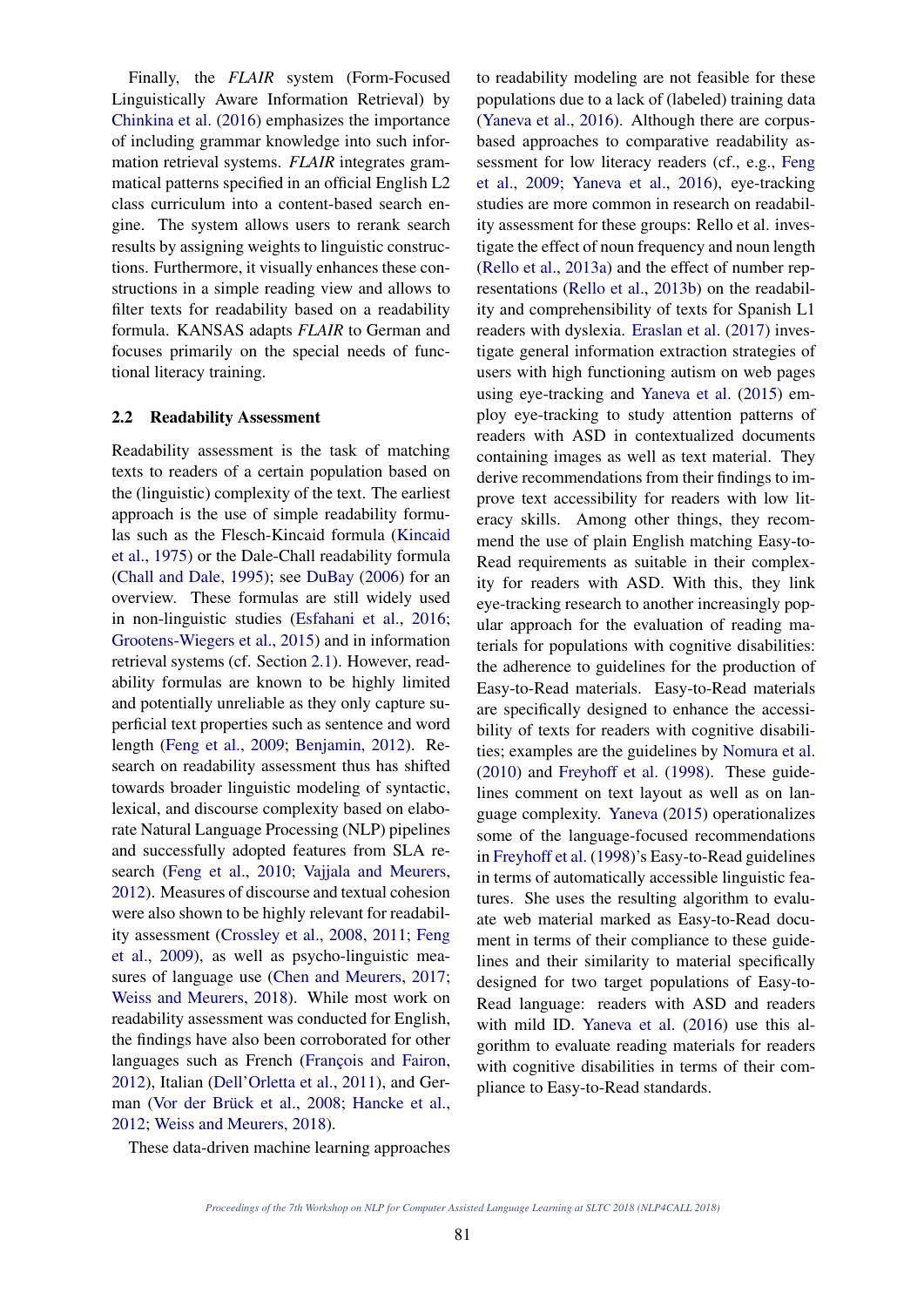#### 2.3 Functional Illiteracy

Two major studies have addressed the issue of functional illiteracy in Germany: The *lea. - Literalitatsentwicklung von Arbeitskr ¨ aften ¨* study ("literacy development for workers") and the *leo. - Level-One* study. <sup>2</sup> They defined degrees of (functional) illiteracy and severely low reading and writing abilities. They define functional illiteracy as reading and writing skills at which individual sentences may be written or read, but not coherent texts even if they are short. Severely low reading and writing abilities are above the level of functional illiteracy, but at this level literacy competence is still highly limited and does not exceed short or intermediate texts. In the course of these studies, the so called *Alpha Levels* were developed to systematically address degrees of limited literacy in the German population (Riekmann and Grotlüschen, 2011). Alpha levels range from Alpha 1 to Alpha 6. Reading and writing skills at Alpha Levels 1 to 3 constitute functional illiteracy, while Alpha Levels 4 to 6 describe varying degrees of low literacy. Table 1 displays the reading skill dimension of these levels.

We used these descriptions of reading and writing competencies across Alpha Levels to derive corresponding criteria reading materials have to adhere to in order to be suitable for the respective Alpha Levels. We excluded Alpha Levels 1 and 2, because these only apply to the character and word level and are thus not applicable to queries for texts. We henceforth refer to these reading levels as *Alpha readability levels* (Alpha 3 to 6 and above Alpha). We elaborate on our approach in Section 3.3.

## 3 System Description

KANSAS focuses on the reranking of content queries based on the prioritization of specific grammatical constructions. With this, we follow the approach outlined by Chinkina et al. (2016). For this, we ported some linguistic constructions from *FLAIR* to German and implemented new constructions that are relevant to the contexts of German illiteracy and L2 reading acquisition. Furthermore, we introduced the de-prioritization of grammatical constructions into our system to accommodate for the special needs of adult literacy teaching contexts. As previous systems, we



http://blogs.epb.uni-hamburg.de/leo/.



Figure 1: Overview of the KANSAS's workflow.

also provide reading level based filtering of texts. However, unlike previous information retrieval systems, we go beyond simple readability formulas and employ a more linguistically-informed approach to readability assessment.

#### 3.1 Technical Implementation

KANSAS is a web-based application developed in Java using the Google Web Toolkit (GWT). The technical architecture including web search, crawling, parsing, and ranking is based on *FLAIR* (Chinkina et al., 2016): Remote Procedure Calls (RPC) are used for client server communication. The BING Web Search API version  $5.0<sup>3</sup>$  is employed for the web search and the Boilerpipe Java API<sup>4</sup> for text extraction. The linguistic preprocessing is performed using Stanford CoreNLP. 5 The BM25 IR algorithm (Robertson and Walker, 1994) is used to combine the weights for content fit and linguistic constructions. For the front-end design, we use GWT Material Design<sup>6</sup>.

## 3.2 Workflow

Figure 1 illustrates our system architecture and workflow. While the system's basic architecture strongly resembles the *FLAIR* pipeline described in Chinkina et al. (2016), we did not merely reimplement *FLAIR*. We systematically redesigned the components web search, text extraction, linguistic analysis, and ranking to German, and ex-

<sup>3</sup> https://azure.microsoft.com/en-us/services/

cognitive-services/bing-web-search-api/

<sup>4</sup> https://boilerpipe-web.appspot.com/

<sup>5</sup> https://stanfordnlp.github.io/CoreNLP/

<sup>6</sup> https://github.com/GwtMaterialDesign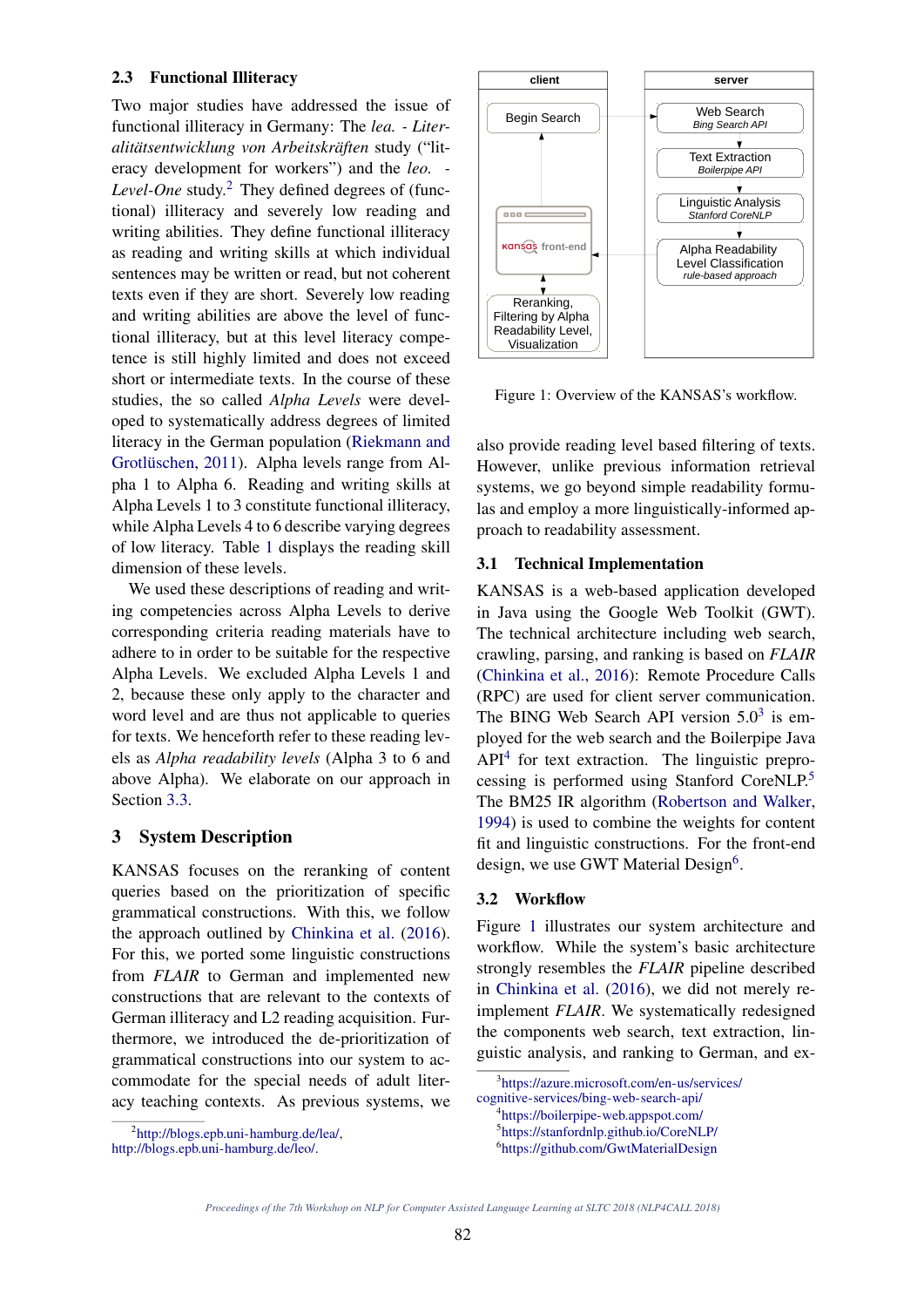| Level     | Reading skills                                                 |
|-----------|----------------------------------------------------------------|
| Alpha 1   | pre-literal reading (character level)                          |
| Alpha 2   | constructs meaning at word level                               |
| Alpha 3   | constructs meaning at sentence level                           |
| Alpha 4   | constructs meaning at test level and knows high-frequent words |
| Alpha 5/6 | increasingly literate at intermediate text length              |

Table 1: Definition of Alpha Levels (cf. Riekmann and Grotlüschen, 2011, p. 28, Table 1).

tended them to the special needs context of adult literacy teaching. Furthermore, we developed a readability filter performing a refined and empirically grounded classification of texts into Alpha readability levels.

Web search. The workflow starts with the client sending a search query to the server. On server side, the BING Web Search API is prompted to query for relevant search results. While *FLAIR* filters these results by discarding all texts containing less than 100 words, we set the lower word limit to 10 words and additionally discard all texts with more than 400 words as these are necessarily unsuited for adult literacy classes.

Text extraction. To remove boilerplate and template strings that do not belong to the websites' main textual content, we make use of the *ArticleExtractor* included in the Boilerpipe Java API. We chose this extractor, which has been trained on news articles, after piloting the performance of all available filters.

Linguistic analysis/preprocessing. We use the Stanford CoreNLP API to extract linguistic annotations from the resulting plain texts. We use the German shift-reduce model for parsing.

Alpha level classification. Based on the linguistic analysis, we compute a set of features to determine a text's Alpha readability level. We assign these levels to texts following a rule-based approach, which is outlined in more detail in Section 3.3 and evaluated in Section 4.2.

Ranking, filtering, and visualization. On the client side, the user is asked to wait until the analysis is completed. Afterwards, the user can inspect the linguistically analyzed query results. Figure 2 shows how the results are displayed to the user: The settings panel on the left contains range sliders that allow the user to set priority weights to a broad range of linguistic constructions. Setting a construction's weight to a negative value penalizes texts containing the construction, while positive values cause higher ranks. Each time a slider is changed, the results are reranked accordingly and the construction gets highlighted in the text preview window on the right. This may either be used for verification of the automatic analysis or as visual enhancement for teaching purposes. The performance of this feature is evaluated in Section 4.1. Additionally, user may filter query results for certain Alpha readability levels. We also re-implemented *FLAIR*'s visualization perspective which allows to inspect the occurrences of constructions across texts.

# 3.3 Main Algorithms

KANSAS is based on two main algorithms: The first algorithm concerns the extraction of linguistic constructions from a textual document. This algorithm is relevant for two important functionalities: First, users are given the possibility to rank search results by prioritizing and de-prioritizing certain linguistic constructions. Second, the constructions are visually enhanced within the text preview (cf. Figure 2). The second algorithm classifies texts into Alpha readability levels.

The algorithm for the detection of the constructions is based on our NLP preprocessing pipeline. In total, 85 construction types are annotated on sentence-, phrase-, or token-level based on part-ofspeech (POS) annotations and constituency trees. On the sentence-level, we extract sentence types (e.g., simple or complex sentences) and question types (e.g., wh-questions). On the phrase-level, subordinate clause types (e.g., relative clauses) are extracted. On the word-level, we annotate properties of verbs, adjectives, nouns, negations, determiners, pronouns and prepositions. We use Tregex to identify patterns in parse trees based on regular expressions (Levy and Andrew, 2006). While *FLAIR*, too, makes use of Tregex patterns, we newly implemented all patterns to fit the German syntax and POS tags. We excluded constructions that are not relevant for German, such as long and short form adjective comparative con-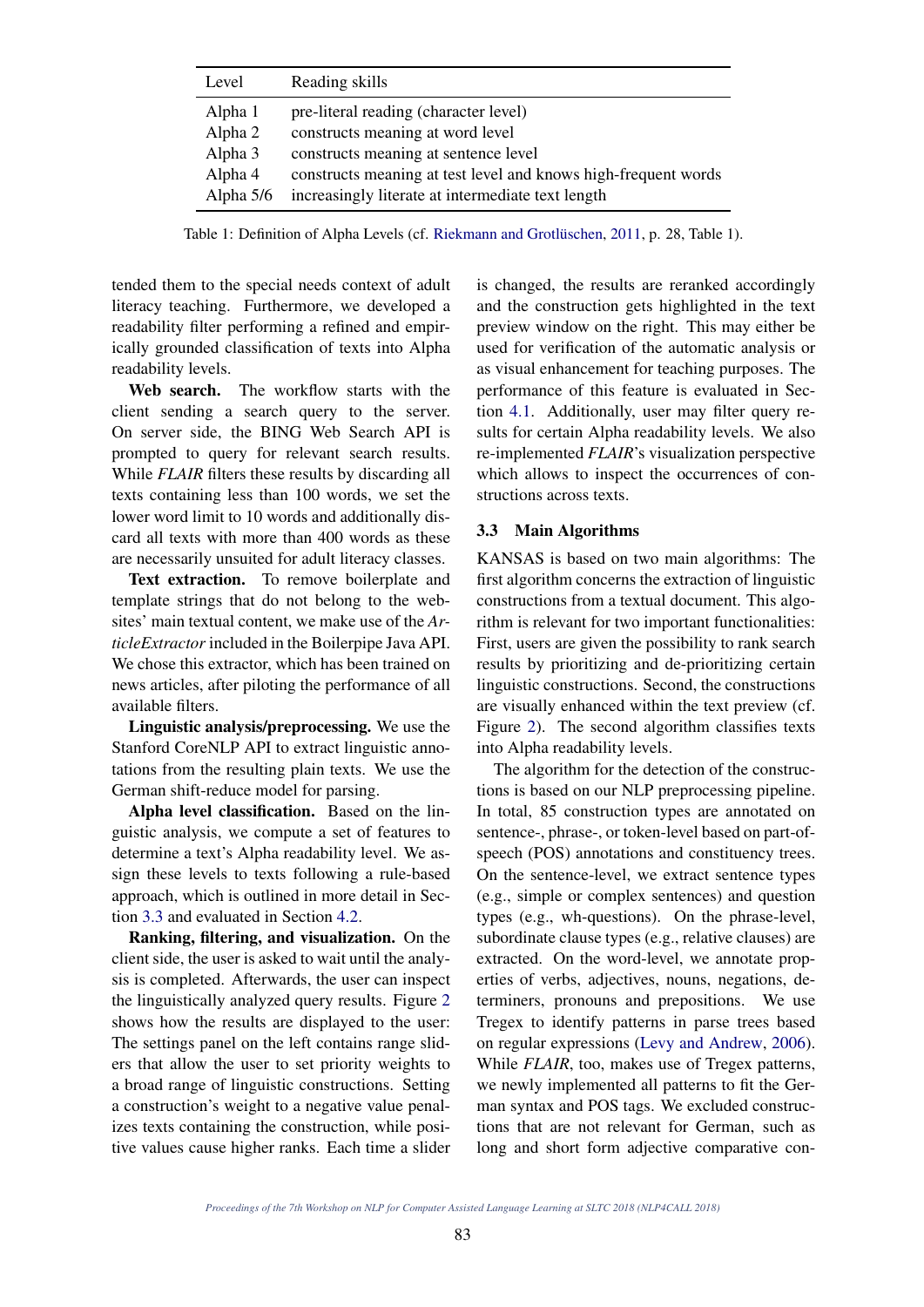

Figure 2: KANSAS's interface: This view displays the search results for the query *Demokratie* ("democracy"). On the settings panel on the left, the user can assign weights to linguistic constructions and filter for Alpha readability levels. The preview panel on the right highlights selected constructions.

structions. We also implemented new constructions that are specifically relevant for the contexts of German and adult literacy classes, such as various constructions used for the elaboration of the German nominal domain and verb position features. The performance of this algorithm is evaluated in sections 4.1.

The second crucial algorithm employed in KANSAS is a sophisticated readability filter for Alpha readability levels. In order to find texts that match the reading skills of the intended target group, we developed a theoretically grounded algorithm to identify readability levels for functional illiterates. We based this rule-based algorithm on the operationalization of criteria for the identification of functional illiteracy levels (Alpha 3 to Alpha 6) (cf. Section 2.3). We used the detailed ability-based descriptions provided by Gausche et al. (2014) and Kretschmann and Wieken (2010) to derive robust operationalizations of each Alpha Level in terms of concrete text characteristics along the dimensions of text length, sentence length, sentence structure, tense patterns, and word length and extract all linguistic features relevant for this assessment from our NLP preprocessing pipeline. <sup>7</sup> We preferred this approach over

one adopting guidelines for Easy-to-Read materials as done in previous work (cf. Section 2.2). Following the ability-based descriptions of degrees of functional illiteracy allows us to differentiate reading levels within the reach of readers with low literacy skills. Furthermore, unlike text production guidelines, German *Alpha Levels* specify concrete thresholds for most of their linguistic characteristics, which allows us to evaluate materials without using reference corpora containing reading materials that were verified to be suited for readers with low literacy skills. This is crucial for our approach given that such corpora are not freely available for German.

## 4 System Evaluation

We have evaluated both of KANSAS's core algorithms in two pilot studies. First, we tested the performance of our linguistic construction identification algorithm for a subset of five linguistic constructions. Second, we evaluated the performance of our readability assessment algorithm by comparing it to the performance of a human expert annotator.

in Figure 3.

 $7$ The complete algorithm may be found in the Appendix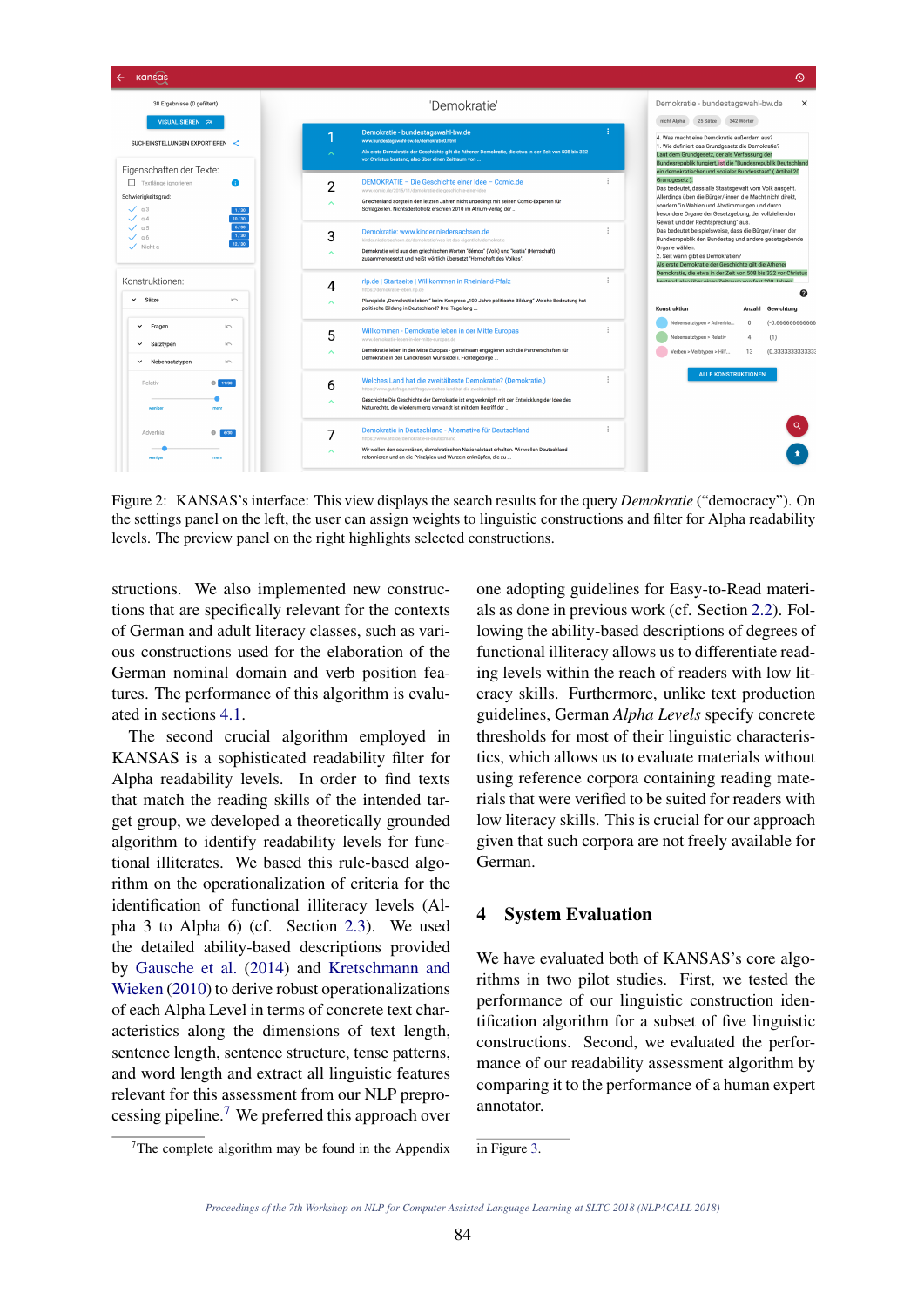## 4.1 Identification of Linguistic Constructions

We analyzed five target constructions from our list of overall 85 linguistic constructions. We chose four constructions that are extracted using Tregex patterns, because these are more elaborate and thus more prone to errors. We also chose one construction that is solely based on Stanford CoreNLP POS tags to compare its performance to the other constructions. Furthermore, we only chose constructions that are particularly relevant for adult literacy classes. This resulted in the following target constructions:

- Complex sentences are sentences that contain more than one clause, e.g., *Ich spiele und du liest* ("I am playing and you are reading").
- *Haben* perfect is the simple perfect formed with *haben* ("to have"), e.g., *Ich habe geschlafen* ("I have slept").
- Participle verbs are verbs in the non-finite form that is used to form periphrastic tenses such as simple perfect and past perfect.
- Adjectival attributes are adjectives that are attributes to noun phrases, e.g., *der grüne Ball* ("the green ball").
- LSB + RSB clauses are clauses that contain at least two verb components which are separated by an arbitrary amount of language material in the center of the clause, e.g., *Sie hat in der Mensa gegessen.* ("She ate in the canteen").<sup>8</sup>

To evaluate how robustly the algorithm identifies these constructions, we analyzed five to ten articles for each target construction. We performed queries with our system for several search terms and selected the highest ranking of 40 documents after re-ranking the query results by prioritizing the respective target construction.<sup>9</sup> We collected articles until we observed a sufficient amount of instances for each target construction (15 to 59). Table 2 reports precision, recall, and f-measure

for each target construction as well as the amount of observed constructions on which the results are based. On average we observe a satisfactory per-

| N  | Prec | Rec  | $F_1$ |
|----|------|------|-------|
| 43 | .788 | .953 | .863  |
| 15 | 1.00 | .867 | .929  |
| 42 | .929 | -929 | .929  |
| 59 | -946 | -593 | .729  |
| 31 | .893 | .806 | .847  |
| 38 | -911 | .830 | -859  |
|    |      |      |       |

Table 2: Performance of identification of linguistic constructions.

formance across all target constructs. However, the low recall we observe for adjectival noun attributes ( $rec. = .593$ ) indicates that our algorithm may yet be improved. A qualitative analysis of the false negative instances showed that in coordinated adjectival noun attributes the second adjectival attribute is often but not always missed by the algorithm. We are currently investigating the cause for this. However, this issue is less pressing for the system's overall performance, since high precision is more important for the prioritization and visual enhancement of target constructions.

Overall, these preliminary findings are encouraging and give us crucial insights into which aspects of our algorithm require more performance tuning. We are continuing to evaluate all constructions identified by KANSAS and to further improve on our construction identification algorithm.

#### 4.2 Identification of Readability Levels

We conducted a preliminary evaluation of our readability level filter by matching its ratings against human expert judgments in terms of interrater reliability. For this, we crawled  $N = 68$ texts from websites that offer reading materials for functional illiterates and German L2 learners. We let a human annotate these texts, who was considered an expert because she had extensively studied the ability-based descriptions of functional illiteracy levels by Gausche et al. (2014) and Kretschmann and Wieken (2010) as well as the example material provided by them in the months prior to the annotation procedure. The human annotations were based on annotation guidelines that we derived from the same ability-based Alpha Level descriptions we used for the design of our rule-based algorithm (Weiss and Geppert, 2018).

<sup>&</sup>lt;sup>8</sup>We refer to this type of clause as  $LSB + RSB$  clause as a shorthand for left sentence bracket + right sentence bracket clauses, which are names for the respective positions of the verb components in the *Topological Field Model* (Wöllstein, 2014).

<sup>9</sup>We used the following query terms: *Demokratie* ("democracy"), *Bundestag* (the German federal parliament), *Chancengleichheit* ("equal opportunity"), and *Bildungsmassnahme* ("educational measures").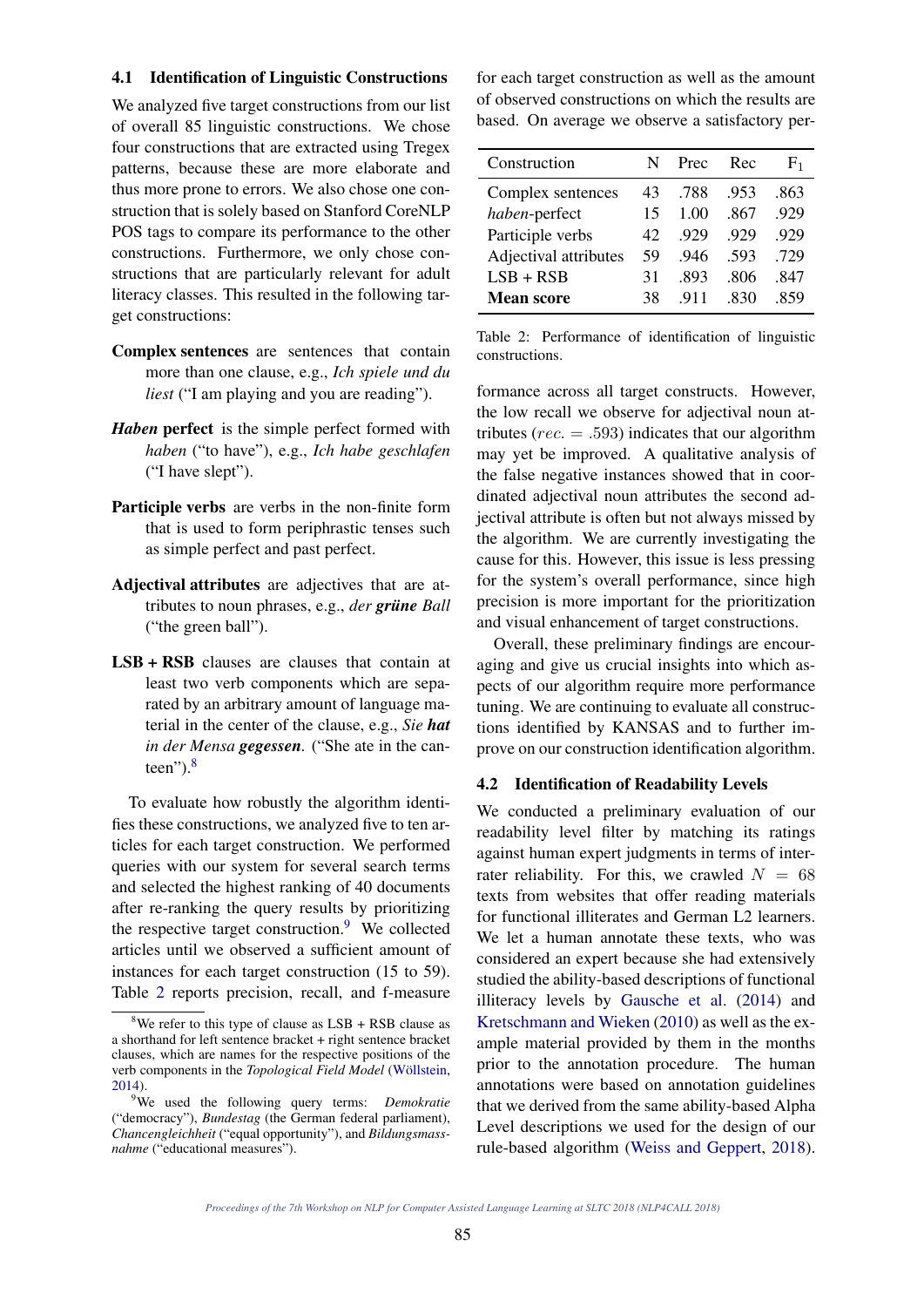We then automatically rated the same texts with our Alpha readability classifier and calculated the inter-rater reliability (IRR) of the ratings. This procedure allowed us to obtain a preliminary evaluation of the performance of our algorithm despite the lack of a suited Gold Standard.

Before we calculated the IRR, we tested for prevalence using the Stuart Maxwell test for marginal homogeneity but did not find any significant prevalence. We also tested for rater bias by calculating the coefficient of systematic bias between two raters but did not find any significant bias. Accordingly, we calculated Cohen's  $\kappa$  (Cohen, 1960) and observed substantial agreement between the human expert and our algorithm  $(\kappa = .63)$ . We additionally calculated weighted  $\kappa_w$  (Cohen, 1968) in order to account for the ordinal structure in our data. Following Hallgren (2012) we chose quadratic weights to differentiate between degrees of disagreement between two raters. We observe near perfect agreement for quadratic weighted  $\kappa$  ( $\kappa_w$  = .90). All analyses were conducted using used the R package IRR (v.  $(0.84)$ <sup>10</sup>

While the described procedure is only an initial pilot study, which is limited in terms of its validity due to the lack of a second annotator, it already shows highly promising results. We are now addressing the limitations of the pilot by evaluating the robustness of the readability algorithm as well as of our human rater guidelines in a more elaborate study with 300 additional texts rated by two human annotators.

# 5 Conclusion & Outlook

KANSAS is the first web search engine designed to identify texts for German functional illiterates or German as a Second Language. The system supports the flexible (de)prioritization and visual enhancement of 85 linguistic constructions that are important for German adult literacy teaching and GSL learning contexts. Our theoretically grounded readability algorithm is specifically calibrated towards the needs of functional illiterates. It thus addresses the issue that most reading materials that may be found on the Internet are illsuited for the special reading needs of functional illiterates.

We presented KANSAS's main features and evaluated its key algorithms in two pilot studies.

Our exemplary analysis of the performance of the identification of linguistic constructions shows a promising overall performance with high f-scores across four out of five constructions ranging from 0.85 to 0.93. The rule-based algorithm which rates the readability of texts was compared with the performance of a human expert annotator. We observed high agreement results with a Cohen's  $\kappa$ value of 0.63 and weighted  $\kappa_w$  of 0.9. We tuned our readability algorithm specifically towards the target group of German functionally illiterates by basing it on the German official criteria for the identification of functional illiteracy levels.

Our pilot studies successfully demonstrate the robustness of our algorithms in real-life applications. The web system is platform-independent and freely available online. While some of the functionality is also featured in previous work on the *FLAIR* system for English, we also provide novel features such as a sophisticated readability filter and the de-prioritization of constructions. Furthermore, this is the first search engine for German functional illiteracy contexts. Due to our incorporation of important insights from SLA research, KANSAS is also suited for the use in GSL contexts.

Our next steps include to further refine KANSAS's performance and to conduct more elaborate evaluation studies for both algorithms. Furthermore, we are currently conducting usability studies in which teaching practitioners from the fields of adult literacy and GSL acquisition are evaluating KANSAS in terms of its suitability for real-life use.

# Acknowledgments

We are grateful to our project partners Theresa Geppert, Hannes Schröter, and Josef Schrader of the German Institute for Adult Education – Leibniz Centre for Lifelong Learning (DIE) for their valuable collaboration. We also thank the anonymous reviewers for their insightful suggestions.

*KANSAS* is a research and development project funded by the Federal Ministry of Education and Research (BMBF) as part of the *AlphaDekade*<sup>11</sup> [grant number W143500].

<sup>10</sup>https://cran.r-project.org/web/packages/irr/

<sup>11</sup>https://www.alphadekade.de/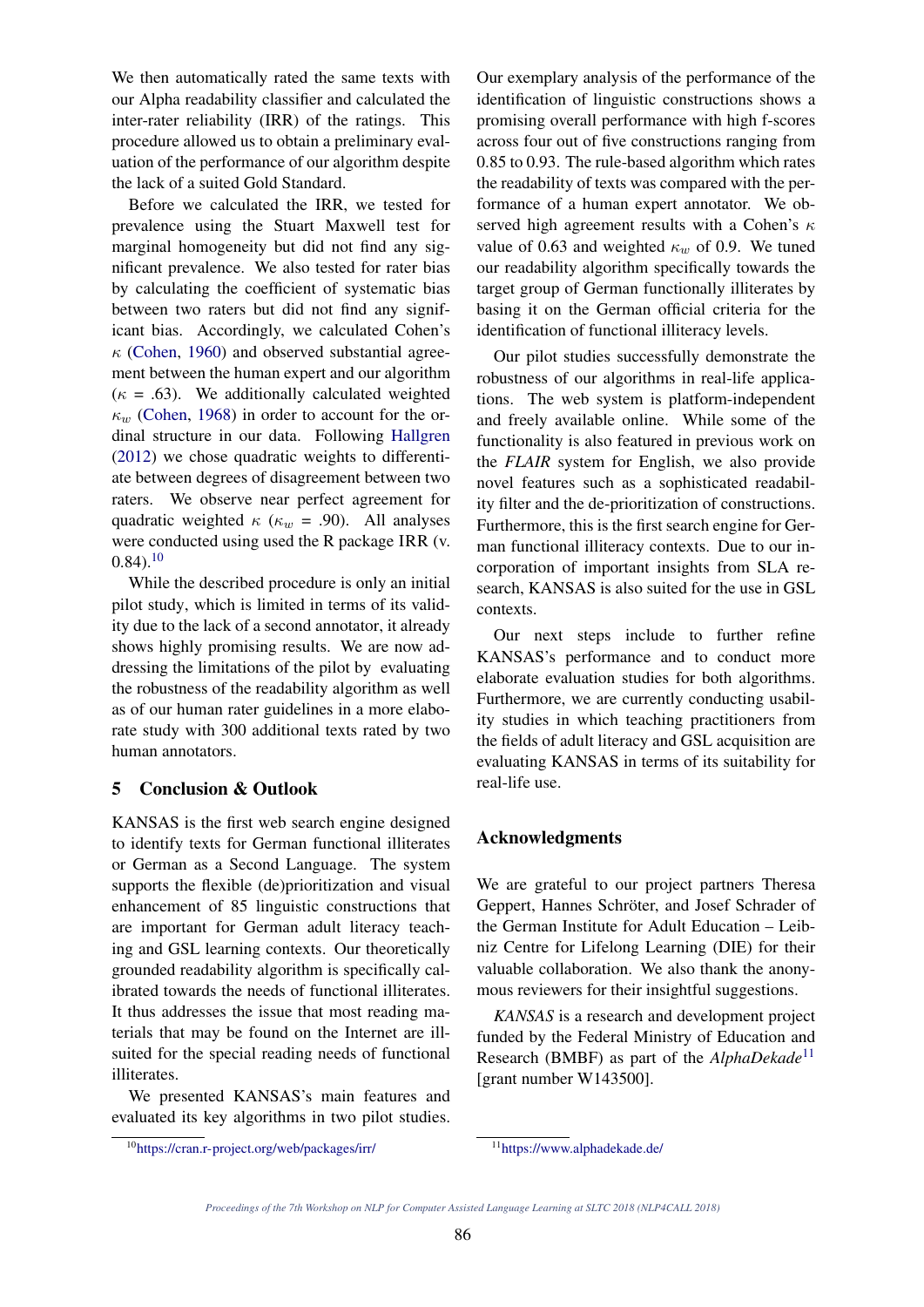#### References

- Rebekah George Benjamin. 2012. Reconstructing readability: Recent developments and recommendations in the analysis of text difficulty. *Educational Psychology Review*, 24:63–88.
- Jonathan Brown and Maxine Eskenazi. 2004. Retrieval of authentic documents for reader-specific lexical practice. In *InSTIL/ICALL Symposium 2004*.
- Tim Vor der Brück, Sven Hartrumpf, and Hermann Helbig. 2008. A readability checker with supervised learning using deep syntactic and semantic indicators. *Informatica*, 32(4):429–435.
- Jeanne S. Chall and Edgar Dale. 1995. *Readability revisited: the new Dale-Chall Readability Formula*. Brookline Books.
- Xiaobin Chen and Detmar Meurers. 2017. Word frequency and readability: Predicting the text-level readability with a lexical-level attribute. *Journal of Research in Reading*, 41(3):486–510.
- Maria Chinkina, Madeeswaran Kannan, and Detmar Meurers. 2016. Online information retrieval for language learning. In *Proceedings of ACL-2016 System Demonstrations*, pages 7–12, Berlin, Germany. Association for Computational Linguistics.
- Jacob Cohen. 1960. A coefficient of agreement for nominal scales. *Educational and Psychological Measurement*, 20(1):37–46.
- Jacob Cohen. 1968. Weighted kappa: Nominal scale agreement provision for scaled disagreement or partial credit. *Psychological Bulletin*, 70(4):213–220.
- Scott A. Crossley, David B. Allen, and Danielle Mc-Namara. 2011. Text readability and intuitive simplification: A comparison of readability formulas. *Reading in a Foreign Language*, 23(1):84–101.
- Scott A. Crossley, Jerry Greenfield, and Danielle S. Mcnamara. 2008. Assessing text readability using cognitively based indices. *TESOL Quarterly*, 42(3):475–493.
- Felice Dell'Orletta, Simonetta Montemagni, and Giulia Venturi. 2011. Read-it: Assessing readability of Italian texts with a view to text simplification. In *Proceedings of the 2nd Workshop on Speech and Language Processing for Assistive Technologies*, pages 73–83.
- William H. DuBay. 2006. *The Classic Readability Studies*. Impact Information, Costa Mesa, California.
- Sukru Eraslan, Victoria Yaneva, and Yeliz Yelisada. 2017. Do web users with autism experience barriers when searching for information within web pages? In *Proceedings of the 14th Web for All Conference on The Future of Accessible Work*, pages 20–23. ACM.
- B. Janghorban Esfahani, A. Faron, K. S. Roth, P. P. Grimminger, and J. C. Luers. 2016. Systematic readability analysis of medical texts on websites of german university clinics for general and abdominal surgery. *Zentralblatt fur Chirurgie*, 141(6):639– 644.
- Lijun Feng. 2009. Automatic readability assessment for people with intellectual disabilities. In *ACM SIGACCESS accessibility and computing*, volume 93, pages 84–91.
- Lijun Feng, Noémie Elhadad, and Matt Huenerfauth. 2009. Cognitively motivated features for readability assessment. In *Proceedings of the 12th Conference of the European Chapter of the ACL (EACL 2009)*, pages 229–237, Athens, Greece. Association for Computational Linguistics.
- Lijun Feng, Martin Jansche, Matt Huenerfauth, and Noémie Elhadad. 2010. A comparison of features for automatic readability assessment. *Proceedings of the 23rd International Conference on Computational Linguistics*, pages 276–284.
- Thomas François and Cedrick Fairon. 2012. An "AI readability" formula for French as a foreign language. In *Proceedings of the 2012 Joint Conference on Empirical Methods in Natural Language Processing and Computational Natural Language Learning*.
- Geert Freyhoff, Gerhard Hess, Linda Kerr, Elizabeth Menzell, Bror Tronbacke, and Kathy Van Der Veken. 1998. *Make It Simple, European Guidelines for the Production of Easy-to-Read Information for People with Learning Disability for authors, editors, information providers, translators and other interested persons*. International League of Societies for Persons with Mental Handicap European Association, Brussels.
- Mark G. Friedman and Diane Nelson Bryen. 2007. Web accessibility design recommendations for people with cognitive disabilities. *Technology and Disability*, 19(4):205–212.
- Silke Gausche, Anne Haase, and Diana Zimper. 2014. *Lesen. DVV-Rahmencurriculum*, 1 edition. Deutscher Volkshochschul-Verband e.V., Bonn.
- Petronella Grootens-Wiegers, Martine C. De Vries, Tessa E. Vossen, and Jos M. Van den Broek. 2015. Readability and visuals in medical research information forms for children and adolescents. *Science Communication*, 37(1):89–117.
- Kevin A. Hallgren. 2012. Computing inter-rater reliability for observational data: An overview and tutorial. *Tutorials in quantitative methods for psychology*, 8(1):23–34.
- Julia Hancke, Detmar Meurers, and Sowmya Vajjala. 2012. Readability classification for German using lexical, syntactic, and morphological features. In *Proceedings of the 24th International Conference on*

*Proceedings of the 7th Workshop on NLP for Computer Assisted Language Learning at SLTC 2018 (NLP4CALL 2018)*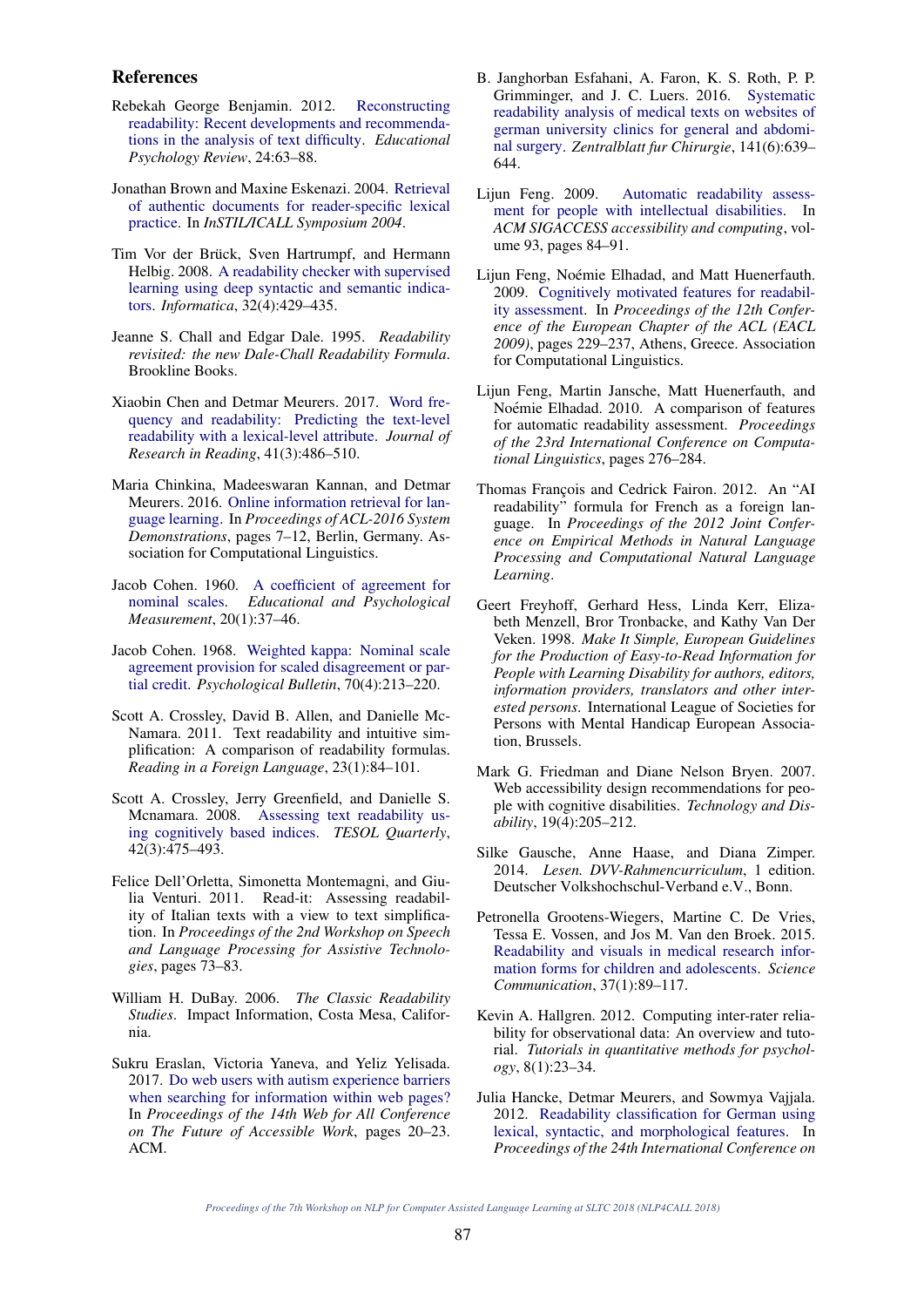*Computational Linguistics (COLING)*, pages 1063– 1080, Mumbay, India.

- Matt Huenerfauth, Lijun Feng, and Noémie Elhadad. 2009. Comparing evaluation techniques for text readability software for adults with intellectual disabilities. In *Proceedings of the 11th international ACM SIGACCESS conference on Computers and accessibility*, Assets '09, pages 3–10, New York, NY, USA. ACM.
- J. Peter Kincaid, Robert P. Fishburne, Richard L. Rogers, and Brad S. Chissom. 1975. Derivation of new readability formulas (Automated Readability Index, Fog Count and Flesch Reading Ease formula) for Navy enlisted personnel. Research Branch Report 8-75, Naval Technical Training Command, Millington, TN.
- Stephen Krashen. 1977. Some issues relating to the monitor model. *On Tesol*, 77(144-158).
- Rudolf Kretschmann and Petra Wieken. 2010. *Lesen. Alpha Levels*. lea., Hamburg.
- Roger Levy and Galen Andrew. 2006. Tregex and tsurgeon: tools for querying and manipulating tree data structures. In *Proceedings of the fifth international conference on Language Resources and Evaluation*, pages 2231–2234, Genoa, Italy. European Language Resources Association (ELRA).
- Luís Marujo, José Lopes, Nuno Mamede, Isabel Trancoso, Juan Pino, Maxine Eskenazi, Jorge Baptista, and Céu Viana. 2009. Porting reap to european portuguese. In *International Workshop on Speech and Language Technology in Education*.
- Jacob E. McCarthy and Sarah J. Swierenga. 2010. What we know about dyslexia and web accessibility: a research review. *Universal Access in the Information Society*, 9(2):147–152.
- Detmar Meurers, Ramon Ziai, Luiz Amaral, Adriane Boyd, Aleksandar Dimitrov, Vanessa Metcalf, and Niels Ott. 2010. Enhancing authentic web pages for language learners. In *Proceedings of the 5th Workshop on Innovative Use of NLP for Building Educational Applications (BEA)*, pages 10–18, Los Angeles. ACL.
- Eleni Miltsakaki and Audrey Troutt. 2007. Read-x: Automatic evaluation of reading difficulty of web text. In *E-Learn: World Conference on E-Learning in Corporate, Government, Healthcare, and Higher Education*, pages 7280–7286. Association for the Advancement of Computing in Education (AACE).
- Misako Nomura, Gyda Skat Nielsen, and Bror Tronbacke. 2010. Guidelines for easy-to-read materials. revision on behalf of the ifla/library services to people with special needs section. IFLA Professional Reports 120, International Federation of Library Associations and Institutions, The Hague, IFLA Headquarters.
- Niels Ott and Detmar Meurers. 2011. Information retrieval for education: Making search engines language aware. *Themes in Science and Technology Education*, 3(1-2):9–30.
- Luz Rello, Ricardo Baeza-Yates, Laura Dempere-Marco, and Horacio Saggion. 2013a. Frequent words improve readability and short words improve understandability for people with dyslexia. In *IFIP Conference on Human-Computer Interaction*, pages 203–219, Berlin, Heidelberg. Springer.
- Luz Rello, Susana Bautista, Ricardo Baeza-Yates, Pablo Gervás, Raquel Hervás, and Horacio Saggion. 2013b. One half or 50%? an eye-tracking study of number representation readability. In *IFIP Conference on Human-Computer Interaction*, pages 229– 245, Berlin, Heidelberg. Springer.
- Wibke Riekmann and Anke Grotlüschen. 2011. Konservative Entscheidungen: Größenordnung des funktionalen Analphabetismus in Deutschland. *RE-PORT - Zeitschrift für Weiterbildungsforschung*, 3:24–35.
- Stephen E Robertson and Steve Walker. 1994. Some simple effective approximations to the 2-poisson model for probabilistic weighted retrieval. In *Proceedings of the 17th annual international ACM SI-GIR conference on Research and development in information retrieval*, pages 232–241. Springer-Verlag New York, Inc.
- Richard W. Schmidt. 1990. The role of consciousness in second language learning. *Applied Linguistics*, 11:206–226.
- Michael Sharwood Smith. 1993. Input enhancement in instructed SLA. *Studies in Second Language Acquisition*, 15(2):165–179.
- Merrill Swain. 1985. Communicative competence: Some roles of comprehensible input and comprehensible output in its development. In Susan M. Gass and Carolyn G. Madden, editors, *Input in second language acquisition*, pages 235–253. Newbury House, Rowley, MA.
- Sowmya Vajjala and Detmar Meurers. 2012. On improving the accuracy of readability classification using insights from second language acquisition. In *Proceedings of the 7th Workshop on Innovative Use of NLP for Building Educational Applications (BEA)*, pages 163-173, Montréal, Canada. ACL.
- Sowmya Vajjala and Detmar Meurers. 2013. On the applicability of readability models to web texts. In *Proceedings of the Second Workshop on Predicting and Improving Text Readability for Target Reader Populations*, pages 59–68.
- Zarah Weiss and Theresa Geppert. 2018. *Textlesbarkeit für Alpha-Levels. Annotationsrichtlinien für Lesetexte*. http://sfs.uni-tuebingen.de/<sup>∼</sup>zweiss/rsrc/ textlesbarkeit-fur-alpha.pdf, Bonn, Tübingen.

*Proceedings of the 7th Workshop on NLP for Computer Assisted Language Learning at SLTC 2018 (NLP4CALL 2018)*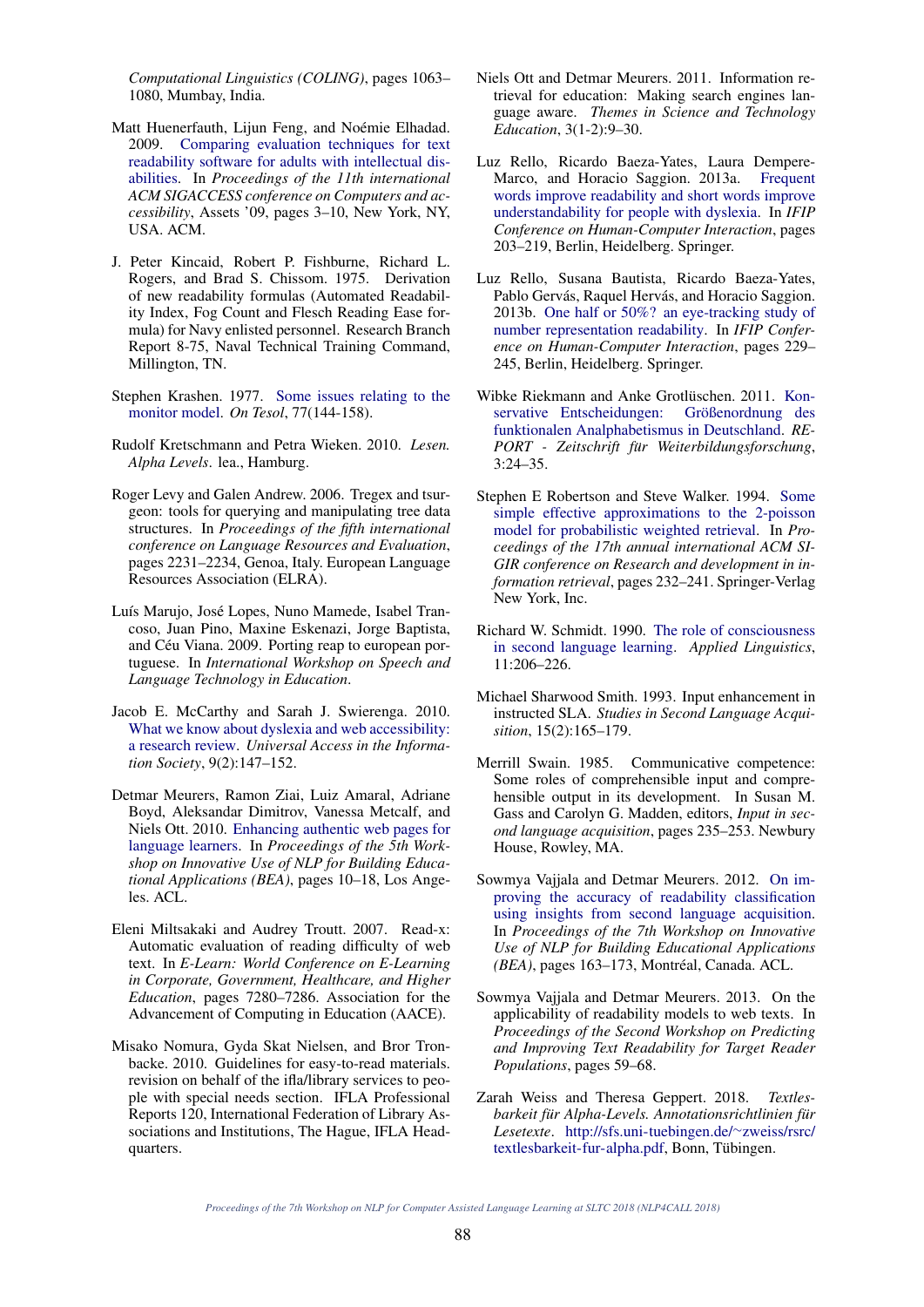- Zarah Weiss and Detmar Meurers. 2018. Modeling the readability of German targeting adults and children: An empirically broad analysis and its cross-corpus validation. In *Proceedings of the 27th International Conference on Computational Linguistics (Coling 2018)*, Santa Fe, New Mexico, USA. International Committee on Computational Linguistic.
- Angelika Wollstein. 2014. ¨ *Topologisches Satzmodell*, 2 edition. Winter, Heidelberg.
- Victoria Yaneva. 2015. Easy-read documents as a gold standard for evaluation of text simplification output. In *Proceedings of the Student Research Workshop*, pages 30–36.
- Victoria Yaneva, Irina Temnikova, and Ruslan Mitkov. 2015. Accessible texts for autism: An eye-tracking study. In *Proceedings of the 17th International ACM SIGACCESS Conference on Computers & Accessibility*, pages 49–57. ACM.
- Victoria Yaneva, Irina Temnikova, and Ruslan Mitkov. 2016. Evaluating the readability of text simplification output for readers with cognitive disabilities. In *Proceedings of the 10h International Conference on Language Resources and Evaluation*, pages 293– 299.